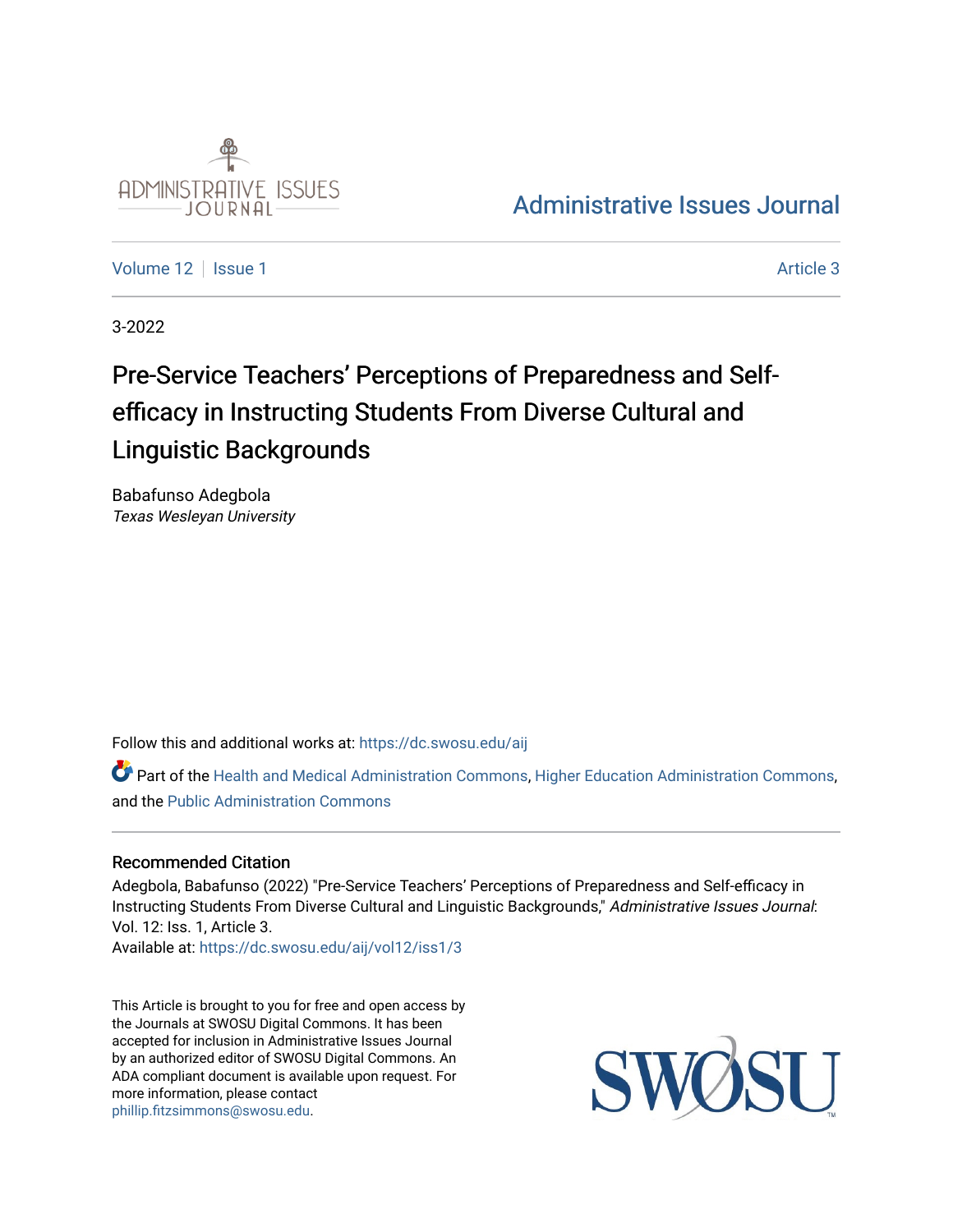

### **Pre-Service Teachers' Perceptions of Preparedness and Selfefficacy in Instructing Students From Diverse Cultural and Linguistic Backgrounds**

### **Babafunso Adegbola, Ed.D.**

**Texas Wesleyan University**

#### **Abstract**

This study aims to determine a connection between the pre-service teachers' perception of preparedness and their self-efficacy in instructing students from culturally and linguistically diverse backgrounds. The researcher was guided by three research questions: 1) What are preservice teachers' perceptions of their abilities to teach culturally and linguistically diverse students? 2) To what degree do pre-service teachers believe their teacher education program prepared them to teach culturally and linguistically diverse students? 3) To what extent do preservice teachers' self-efficacy influence culturally and linguistically diverse students?

Participants were pre-service teachers (education undergraduates in their last year or last semester of graduation), community colleges, and university faculty in the North Texas area. A total of sixty-three participants participated in the study by completing a Teacher Demographic Questionnaire (TDQ) and the Culturally Responsive Teacher Self-Efficacy scale (CRTSES) (Siwatu, 2006). Also, ten faculty participants participated in the study by completing a Faculty Member Questionnaire (FMQ). None of the faculty member participants expressed an interest in participating in the follow-up interviews. Demographic and preparedness questions from the TDQ were selected to identify similarities and differences. CRTSES data were totaled by the question, ranked based on mean score, and then grouped by means.

Results of the study indicated many pre-service teachers feel a significantly strong and positive perception of their abilities to instruct culturally linguistically diverse students, a high degree of preparedness received from their program (cultural awareness of the needs of CLD students), and more confidence (self-efficacy) in instructing students from culturally and linguistically diverse backgrounds. The findings of this study are insightful for teacher preparation programs, faculty members in colleges and universities, coordinators and directors of field experience at the university level, and anyone tasked with mentoring and guiding pre-service teachers.

**Keywords**: teacher preparation, teacher perception, cultural awareness, self-efficacy, culturally linguistically diverse student (a student who comes from a home environment where a language other than English is spoken and whose cultural values and background may differ from the mainstream culture).

**Categories**: education, practice, diversity, multiculturalism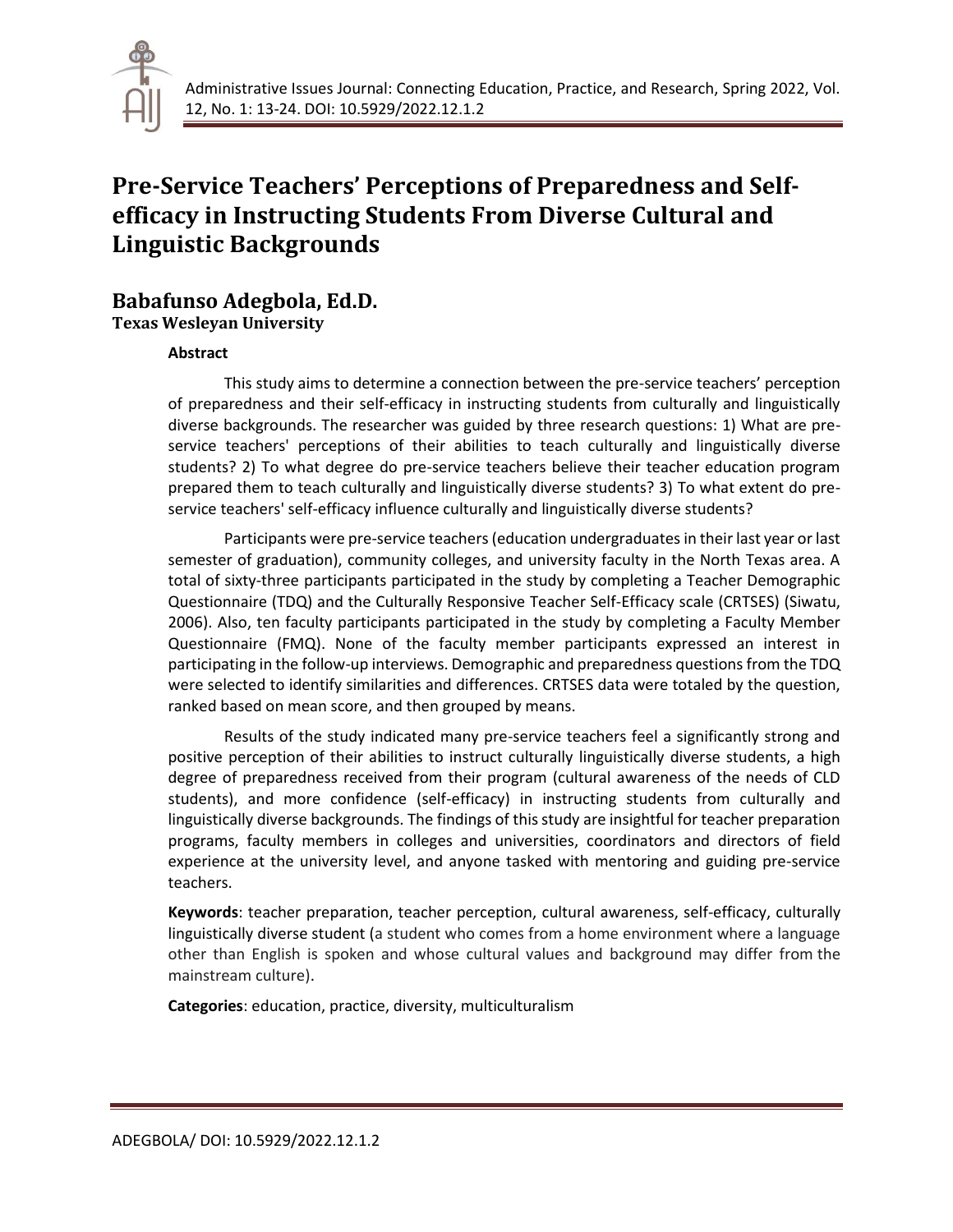#### **Introduction**

n recent years, the demographic composition of the student population in the United States has increased in racial, linguistic, and ability-based diversity, yet the teacher workforce has continued to be predominantly comprised of white, middle-class females (Garcia et al., 2010; Gay, 2013; Howard, 2012; Sleeter, 2001; Villegas & Lucas, 2002). As this demographic shift continues, the need to ensure the preparation of teachers to instruct all students has become the responsibility of teacher preparation programs. However, researchers have found that efforts to mandate the inclusion of culturally based diversity standards and coursework have not necessarily ensured the quality preparation of pre-service teachers to meet the needs of such students (Banks et al., 2005; Howard, 2012).  $\overline{\phantom{a}}$ 

According to Smith (2009), establishing sound pedagogy rooted in understanding individual students in terms of racial, cultural, and linguistic integration may help most teachers reach them by allowing students to express themselves from their perspectives and worldviews, which have the propensity to increase academic success. Keengwe (2010) stressed that teachers must not ignore or reject student cultural expressions of development because schools that acknowledge and use the wide range of cultural and linguistic expressions within the student bodies as a teaching and learning tool can benefit when trying to teach culturally diverse students. He also recommended that teachers experiment with cross-cultural approaches in their teachings to interact with diverse children effectively and minimize tension while at the same time encouraging diverse students to be comfortable in their academic setting (Keengwe, 2010).

#### **Problem Statement**

Today's classrooms continue to grow in cultural and linguistic diversity, with rapidly changing student populations in all corners of the United States, especially in immigrant destinations worldwide (Gandara & Hopkins, 2010; Wrigley, 2000). While students bring rich linguistic resources needed for multilingualism in a global world, they also face challenges in simultaneously learning another language and the content of academic disciplines. Unfortunately, teachers often enter classrooms underprepared for CLD students, resulting in deficit-based mindsets, low expectations, and simplified approaches to teaching and learning (de Cohen & Clewell, 2007).

Many teachers have neither extensive personal experiences nor professional training in crosscultural diversity yet are placed in positions in which they must work with students from cultures very different from their own. (Banks et al., 2005; Darling-Hammond, Holtzman, Gatlin, & Heilig, 2005; Ingersoll, Merrill, & Ma, 2014; Nieto, 2000; Sleeter, 2001). The study was designed to answer three questions: *What are pre-service teachers' perceptions of their abilities to teach culturally linguistic diverse students? To what degree do pre-service teachers believe their teacher education program prepared them to teach culturally and linguistically diverse students? To what extent do pre-service teachers' self-efficacy influence teaching cultural and linguistically diverse students. It is hoped that insights developed from the study will allow teacher educators' administrators to evaluate their programs and identify areas that need to be eliminated or reinforced as they seek to help teachers be successful.*

#### **Methods**

#### **Research Design**

The design adopted in the research used both quantitative and qualitative methods to identify the most common factors that contribute to teacher preparation in instructing students from diverse cultural and linguistic backgrounds. The teacher demographic questionnaire was used (Appendix A) based on the researcher's desire to collect demographic information regarding the type of preparation received by participants, experiences with field and coursework in preparation programs, age, gender, and race. The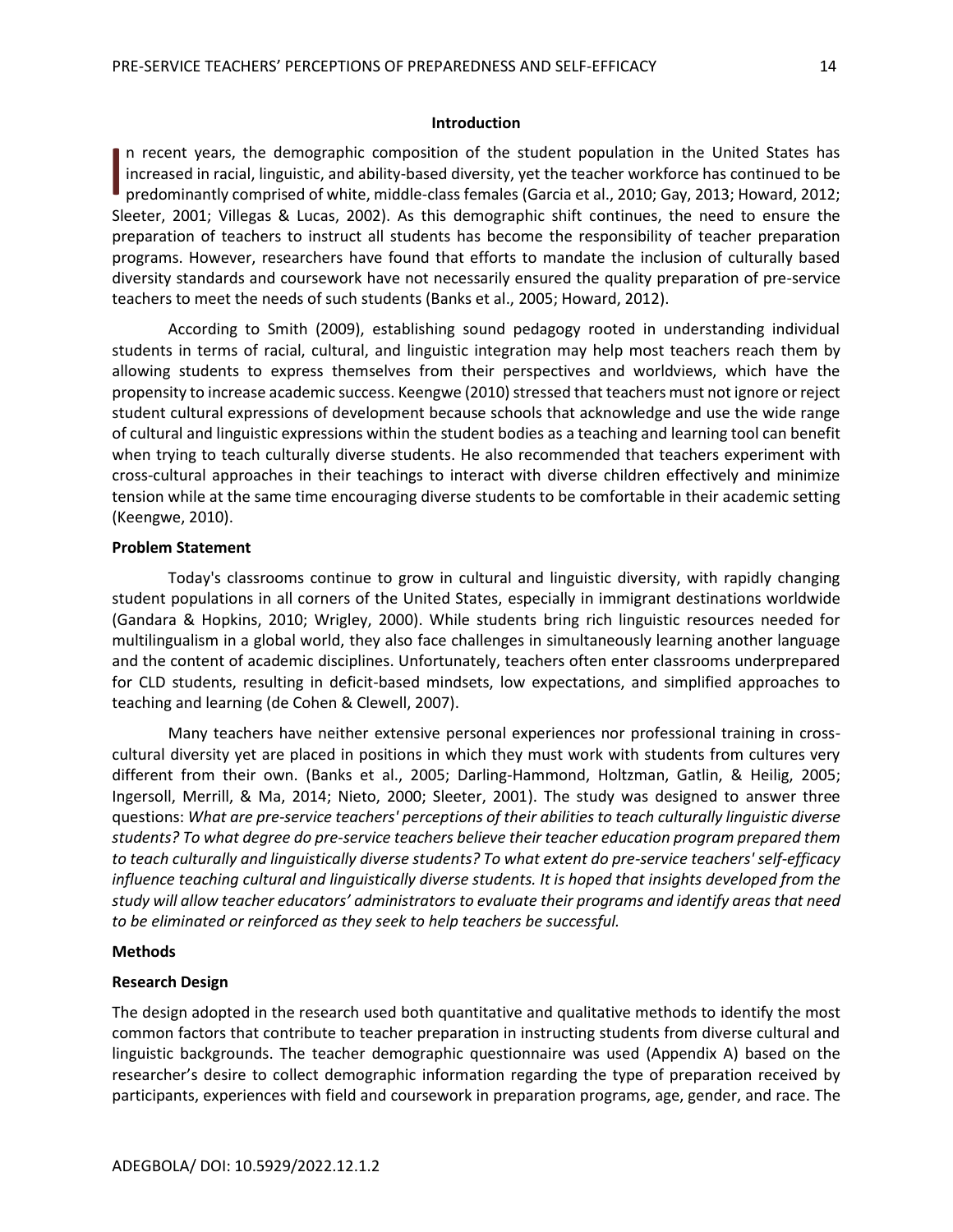teacher participants answered open and close-ended questions in the TDQ regarding their perception of their preparation to use culturally responsive teaching techniques.

#### **Questionnaire (CRTSES)**

The teacher self-efficacy scale CRTSES (Siwatu, 2006) was explicitly used as the primary instrument for collecting data concerning pre-service teachers' perception of preparedness to instruct culturally and linguistically students from diverse backgrounds.

Participants were prompted to answer the questions on the CRTSES survey according to their current perceptions of how well their pre-service program has prepared them to do each of the tasks as described in the CRTSES. The CRTSES survey was selected based on its successful use in previous studies (Chu, 2010; Coston, 2010; Fitchett, Starker, & Salyers, 2012; Lestrapes & Negishi, 2012; Siwatu, Polydore & Starker, 2009).

**Faculty Member Questionnaire (FMQ)** The faculty member questionnaire was used to elicit responses from faculty members. Furthermore, faculty members also answered a survey based on their approach to culturally responsive teaching within specific teacher preparation programs.

#### **Subjects**

Three hundred education undergraduates were contacted, and sixty-three education undergraduates completed the TDQ and CRTSES. All participants indicated a willingness to participate in the survey portion of the study and acknowledged their rights as a participant through the completion of an acknowledgment question at the beginning of the TDQ stating their consent. Participants reported being from various age groups, genders, racial/ethnic backgrounds, countries of birth, languages spoken, certification areas, and a variety of program types with varying types of field experiences. Thirty-five faculty members were contacted; only ten faculty members participated in the survey.

#### **Data Collection**

Data was collected from the sample of pre-service teachers; the teachers completed both the TDQ and CRTSES survey using a web-based program between June 11, 2019, and September 19, 2019. The researcher was the sole data collector, and electronic means were used for data collection to reduce bias and error. In recruiting the undergraduates, professors, university program directors, and school of education certification officers were contacted and asked to send the survey link to education undergraduates in their last year or last semester before graduation. The faculty members were contacted and sent the survey link by the deans of the School of Education.

#### **Results**

After the CRTSES was collected, the mean score for each question was calculated to understand the perceptions of the whole group for each question and then ranked from highest to lowest based on mean scores. Once organized, questions were grouped into one-point mean score ranges. Questions in each mean-field were examined to determine the topic addressed within the question and the level of confidence the pre-service teachers could apply the culturally responsive technique. After analyzing data from the Culturally Responsive Teacher Self-Efficacy Scale survey, the researcher compiled results from the Teacher Demographic Questionnaire (TDQ) to confirm the number of participants in each group and determine the age, race, and gender composition of the participants.

The data from TDQ questions and the faculty survey were coded for emerging themes and similarities based on the frequency in which participants mentioned topics to provide insight into the perceptions of preparedness held by teacher participants to instruct students from culturally and linguistically diverse backgrounds (Glesne, 2011). Of the sixty-three education undergraduates, eight were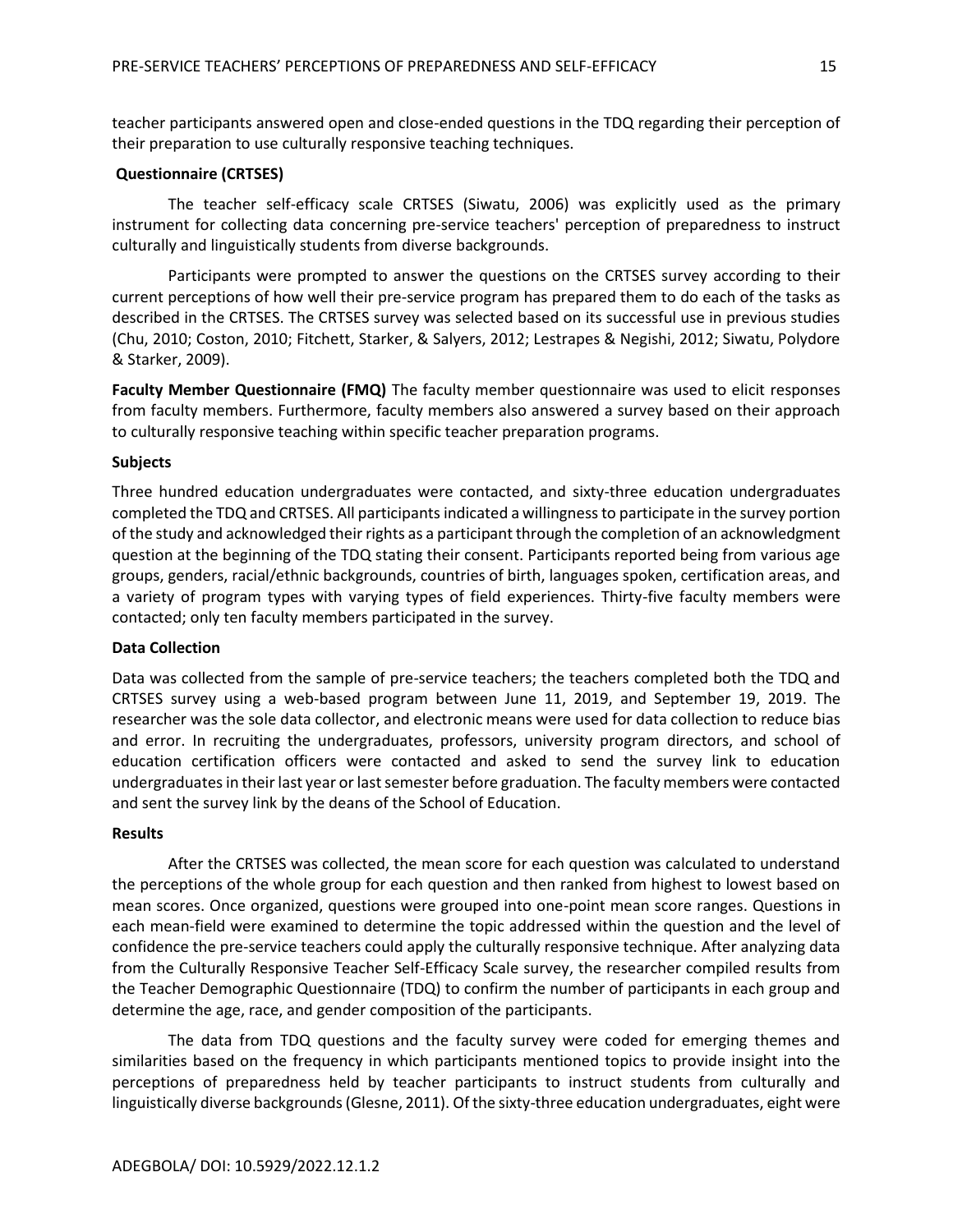male (12.7 %), and thirty-nine were female (61.9%); Sixteen participants (25.4%) did not respond to the first three survey questions that elicit responses for gender, age, and racial/ethnic background. The age bracket with the highest representation percentage was 18-25 (58.7%) and the lowest was 45 and above.

The country of birth of most participants was from the United States with sixty-one participants, followed by China and Mexico with one participant each. Participants indicated being from one of the three program types: traditional 4-year university program, alternative certification, or other programs such as (alternative non-university based, alternative state agency/for-profit). They were asked to indicate the types of field experiences received, including student teaching, observation, virtual student teaching, and observation. Approximately 70% of participants reported obtaining preparation and certification through a traditional program (4-year university program), 1.6% indicated they pursued certification through an alternative university-based program, 3.2% indicated "other," and 25.4% stated no response on the survey questions.

The TDQ was developed to gain insight into the types of preparation received and the demographic characteristics of the pre-service teachers. The TDQ comprised yes/no, multichoice, and word text questions, each accompanied by request for explanation and space for participants to respond further in a short answer. Five primary themes emerged from the TDQ data:

● Most of the participants indicated that student/clinical teaching

(field experience) was the most beneficial in preparing them to instruct CLD students.

- Most participants believed they were prepared to use students' cultures as learning vehicles.
- The participants confidently believe the preparation program has adequately prepared them to meet the needs of CLD students.
- Participants indicated they were exposed to the concept of culturally responsive teaching during their teacher preparation.
- On a scale of 1-10, some participants seem confused about how prepared they are to instruct CLD students.
- Participants also indicated that working with culturally and linguistically diverse students is what they needed most to prepare them to instruct CLD students.
- Most participants indicated that multicultural education was a significant need addressed by teacher preparation programs.

A more detailed examination of TDQ questions revealed the following information.

**Students culture as a vehicle for learning.** When asked to answer TDQ Question 15: Do you feel you are prepared to use students' cultures as vehicles for learning, 49.2 % of the participants reported Yes, indicating they felt ready to use their students' culture as a vehicle for learning in their classrooms. When asked to respond regarding their ability to meet the needs of CLD students (Question 16), 52.4% of participants answered that they were prepared, and 11.1% answered that they were not prepared. Though 52.4% responded they were ready in Question 16, indicators in response to Question 18 demonstrated a disconnect between the introduced theory, actual implementation in real classrooms, and lack of perceived preparedness after being taught the concept of culturally responsive teaching.

**Field experience in the preparation program is most beneficial in instructing CLD students**. Questions on the TDQ addressed participants' preparation in teaching culturally and linguistically diverse students, asking participants to identify experiences, types of practice, the portion of the program most beneficial, and the needs met by the teacher preparation program. Results indicated that 63.5% of the participants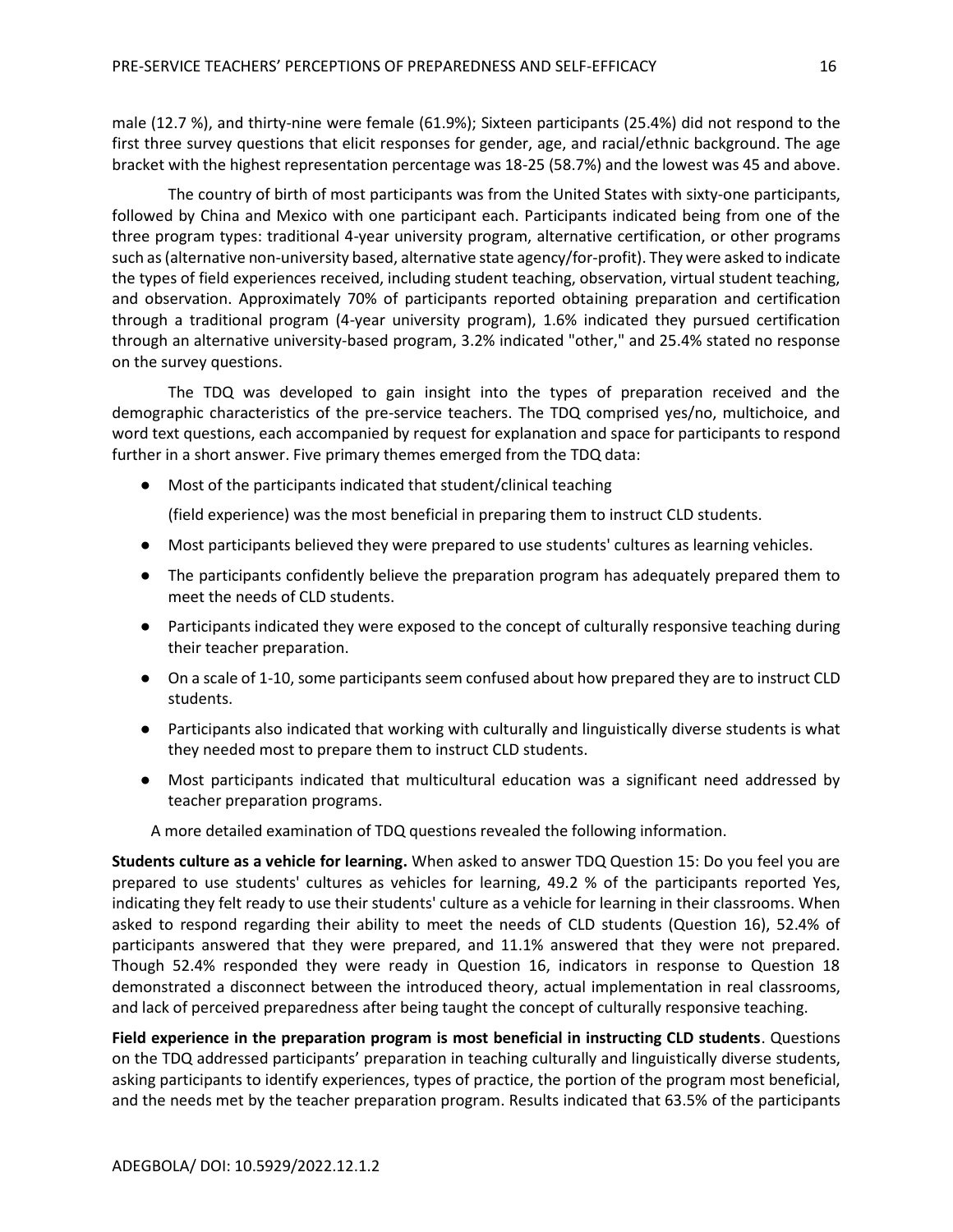were exposed to culturally responsive teaching strategies during their programs (using students' cultures and interests to build understanding and relevance in the curriculum) in (Question 14), and 49.2% felt they were prepared to use students' culture as a vehicle for learning (Question 15 and 16). This suggested preparation programs did expose participants to culturally responsive teaching concepts to prepare them to meet the needs of CLD students.

A majority of participants felt they were exposed to culturally responsive teaching and did feel prepared to utilize students' cultures once in the classroom. While participants generally felt unprepared to use culturally responsive teaching to meet the needs of CLD students, they did feel student teaching was more beneficial to their preparedness to meet CLD students' needs than observation and coursework, which was indicated as the least generous portion of preparation programs at addressing cultural and linguistic needs of the learners. Overall, it seems teachers are being exposed to theories that may aid in their ability to meet the needs of CLD students but feel not all portions of their program prepare them to instruct the CLD students.

Findings from the Culturally Responsive Teacher Self-Efficacy Scale Survey were used to answer research question 3. All sixty-three participants were asked to complete the 41-question Culturally Responsive Teacher Self-Efficacy scale (CRTSES) survey (Siwatu, 2006). Participants were asked to answer each question on a scale of 0-10, with ten being the highest (complete confidence) and 0 the lowest (no confidence at all). Answers for each question were totaled, and the mean was calculated to gain a sense of average responses for each question for these participants. The exact process was repeated for all questions of the CRTSES. Question 32 of the CRTSES received the highest mean score of 8.41(1.22), which indicated participants, in general, felt prepared to build trusting relationships with diverse students. Question 37 has the second-highest mean score (7.97; 1.44), which addressed participants' self-efficacy to obtain information about student's academic interests. In Question 36 (7.61; 1.62), participants also expressed a high level of self-efficacy using examples that are familiar to students from diverse cultural backgrounds.

Questions with low mean scores focused on revising instructional materials to include a better representation of cultural groups and implementing strategies to minimize the effects of the mismatch between their students' home culture and the school culture. Question 18 and 22 on the CRTSES had mean scores between 5.08 (2.93) and 5.23 (3.36), respectively; these questions examined participants' self-efficacy in praising English Language Learners for their accomplishments using a phrase in their native language and greeting English Language Learners with a word in their native language.

Based on these results, participants in this study feel more confident to build relationships and a sense of trust, which may indicate a high self-efficacy. Participants felt somewhat sure to obtain information regarding their students' academic interests. Still, they did not feel confident to specifically address the contributions of diverse groups to particular subjects or incorporate the native language of their students into their instruction. This lack of confidence to integrate language and manage the contributions of diverse groups for specific issues may indicate that these areas are not emphasized in preparation programs.

 A total of sixty-five faculty members were contacted seeking their participation in the study. A total of ten faculty members responded; however, some faculty did not complete all questions on the survey. Faculty participants reported years of teaching experience and the number of undergraduates' courses they teach; 40% reported teaching between 10-20 years, and 55% indicated they lead between 1-5 undergraduates' practices in their colleges and universities.

#### **Similarities among the TDQ, CRTSES, and FMQ**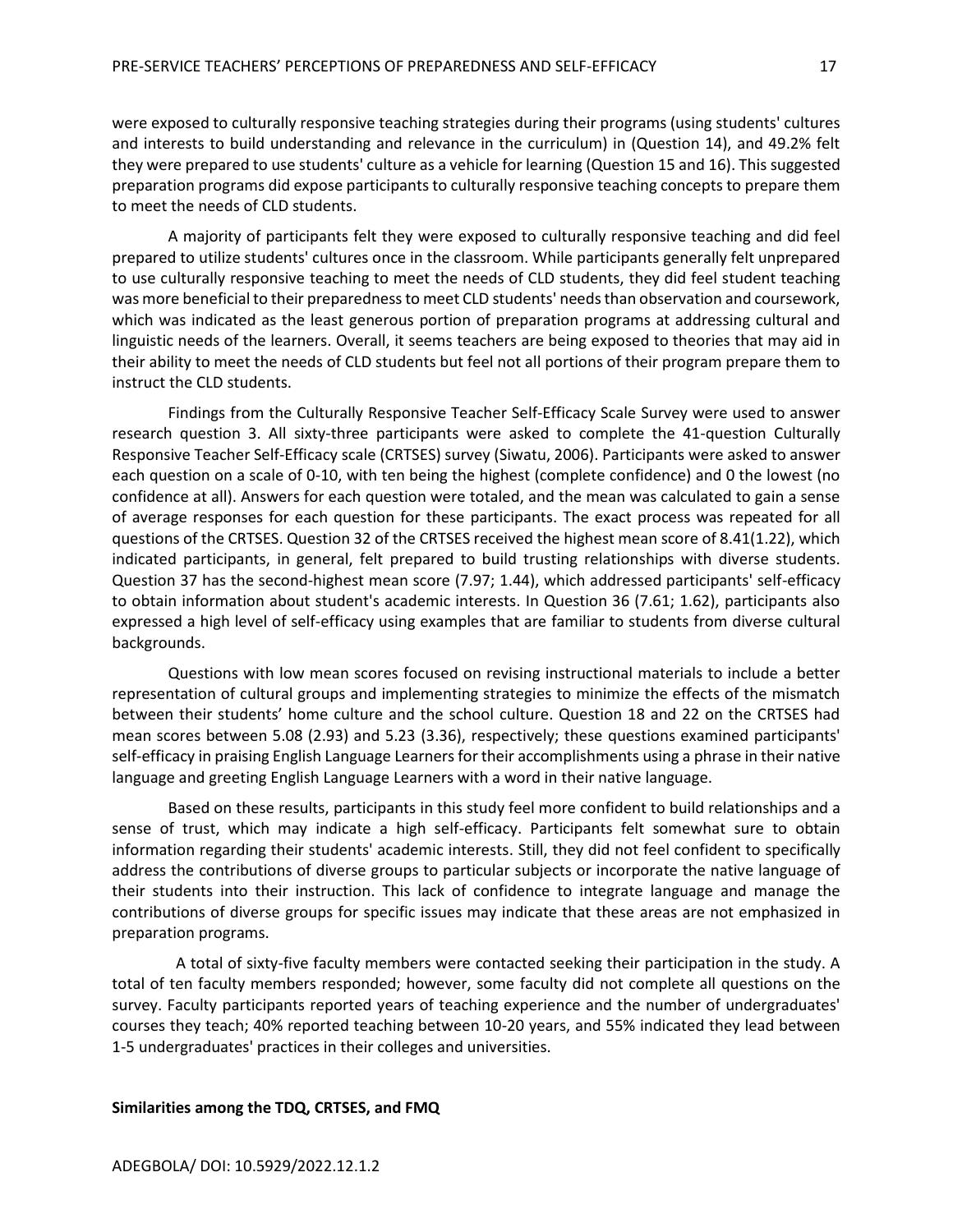Common to all data sources was the idea that pre-service teachers need to feel confident to meet the needs of CLD students by using culturally responsive teaching techniques. Questions on the CRTSES (Siwatu, 2006) regarding culturally responsive teaching were rated the highest, meaning participants feel comfortable and prepared to meet the needs of CLD students using culturally responsive teaching strategies. On the TDQ, participants were asked to indicate their preparedness to use culturally responsive teaching to meet the needs of CLD students on a scale of 1-10. In both cases, the scores suggested participants feel confident and comfortably prepared to meet the needs of culturally and linguistically diverse students by using culturally responsive teaching; all responses shared the same opinion based on answers to Question 6.

Exposure to culturally responsive techniques and preparedness to use them also emerged from multiple data sources. In the TDQ, participants reported being exposed to culturally responsive teaching during their program through data from CRTSES questions regarding the implementation of culturally responsive skills had high mean scores, indicating participants feel prepared to use culturally responsive techniques and abilities. A high response rate was recorded in the faculty member questionnaire Question 7 when asked: How does culturally responsive teaching impact your students? 43% responded, "About half the time." These responses revealed that a majority of the faculty members are aware and exposed to culturally responsive teaching.

#### **Differences among the TDQ, CRTSES, and FMQ**

Inconsistency of response structure to some questions in the TDQ and Faculty questionnaire and the nature of the CRTSES prohibited some comparison of information. The scale value questions on the CRTSES survey focused exclusively on participants' self-efficacy to use culturally responsive techniques. Therefore, they were not conducive to supporting values from other data sources. Participants were asked primarily short answers and open**-**ended questions on various related topics. Fortunately, results from the current study indicated pre-service teachers have strong self-efficacy and, thus, are ready to instruct students who may be culturally and linguistically different successfully. Data from the combined sources produced several significant findings and were supported by existing literature:

- Pre-service teachers were exposed to the concept of Culturally Responsive Teaching (Ferreira, Ryan, and Davis, 2015; Fullan, 2013)
- A strong belief that a teacher preparation program has adequately prepared them to meet the needs of culturally linguistic diverse students (Darling-Hammond, 2006)
- Readiness and preparedness to use students' culture as vehicles of learning (Ladson-Billings, 2000)
- Student clinical teaching and field experiences are most beneficial in preparing pre-service teachers to instruct culturally linguistic diverse students (Brevik, 2009; Nieto, 2000; Sleeter, 2001)
- What pre-service teachers need most to prepare them to instruct culturally linguistically diverse students is the opportunity to work with diverse students.
- Building relationships and developing a sense of trust increases teachers' self-efficacy (Gay, 2002, 2010; Mcknown and Weinstein, 2009),
- Some faculty members commit to intentionally incorporating culturally responsive teaching in their classes (Krasnoff, 2016).

#### **Discussion and Implications**

#### **Implications for Practice**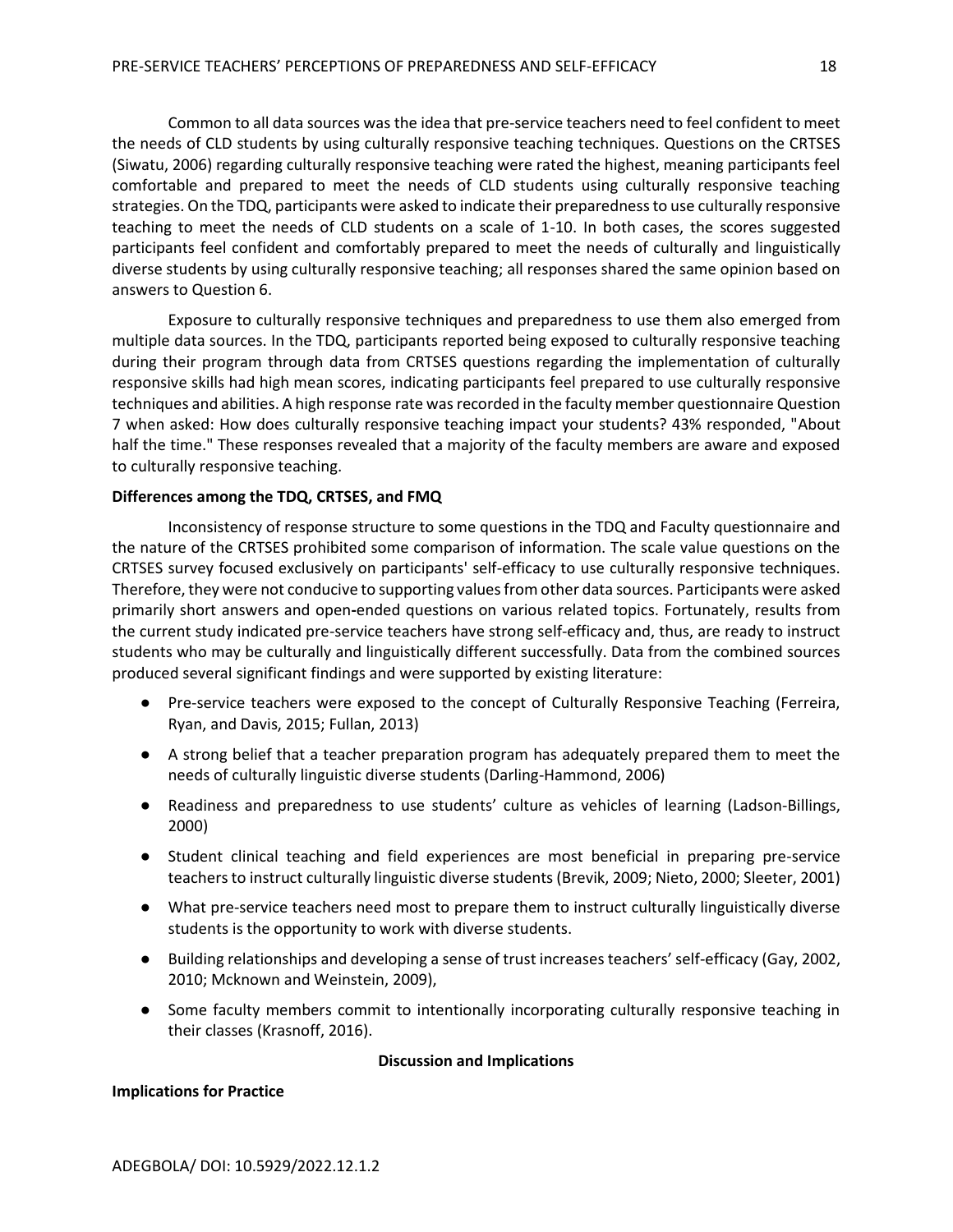Public demand for better quality teachers and a shift in the demographics of America's publicschool student population have all motivated teacher education programs to change how teacher preparation is being facilitated (Hammerness, 2006a).

The findings of this study are insightful for teacher preparation programs, faculty members in colleges and universities, coordinators and directors of field experience at the university level, and anyone tasked with mentoring and guiding pre-service teachers. The findings describe pre-service teachers' perceptions of the quality of preparation programs and provide insight into what aspects were most beneficial in preparing them to instruct culturally linguistic diverse students. Coordinators and directors of field experience and faculty in teacher preparation programs may benefit from the study.

**Implications for Pre-Service Teacher Preparation.** Pre-service teacher education programs /institutions have, over the years, developed some notoriety for being large and complex organizations that are slow to adapt and difficult to change (Fullan, 2013). Ferreira, Ryan, and Davis (2015) concluded that to affect and sustain change in pre-service teacher education programs, the programs must be mainstreamed so that all stakeholders interested in teacher education preparation are willing to change and adapt to the demands of students, communities, and schools. Ferreira, Ryan, and Davis (2015) noted that the overarching goal is to facilitate change across a whole system. According to Ferreira et al. (2015), the fundamental goal is to have a holistic approach to educator preparation programs to ensure that change occurs concurrently across several policy-to-practice levels within pre-service education programs.

#### **Limitations and Future Directions**

While the responses to the survey enabled the researcher to predict the current findings, there was a drop-off in the answers. For example, some participants who started the study did not complete it. Also, the demographic questions presented limitations because some participants skipped them. Additionally, some participants failed to respond to questions related to gender and ethnicity and country of birth. Another limitation is that there may be biased responses when using self-reported data. Participants may not have provided an accurate assessment of the cultural awareness, interactions, or self-efficacy. Participants may have underemphasized their level of cultural interactions and self-efficacy. Additionally, the study can be replicated with a larger sample to allow for generalization.

#### **Conclusions**

This study indicates a strong connection between pre-service teachers' preparedness, cultural awareness, and self-efficacy in instructing culturally and linguistically diverse students. Even though this study is limited in scope, it provides implications for future research that may further improve teacher education programs in preparing pre-service teachers. Future research on multicultural awareness training on pre-service teachers' success toward their self-efficacy in instructing diverse students should be further explored.

#### **APPENDIX A.**

PRE-SERVICE TEACHERS' PERCEPTIONS OF PREPAREDNESS & SELF-EFFICACY IN INSTRUCTING STUDENTS FROM DIVERSE CULTURALLY AND LINGUISTIC BACKGROUNDS

#### TEACHER PREPARATION AND DEMOGRAPHIC QUESTIONNAIRE

With which of the following genders do you closely identify?

- Male
- Female

Please state your country of birth…………………………..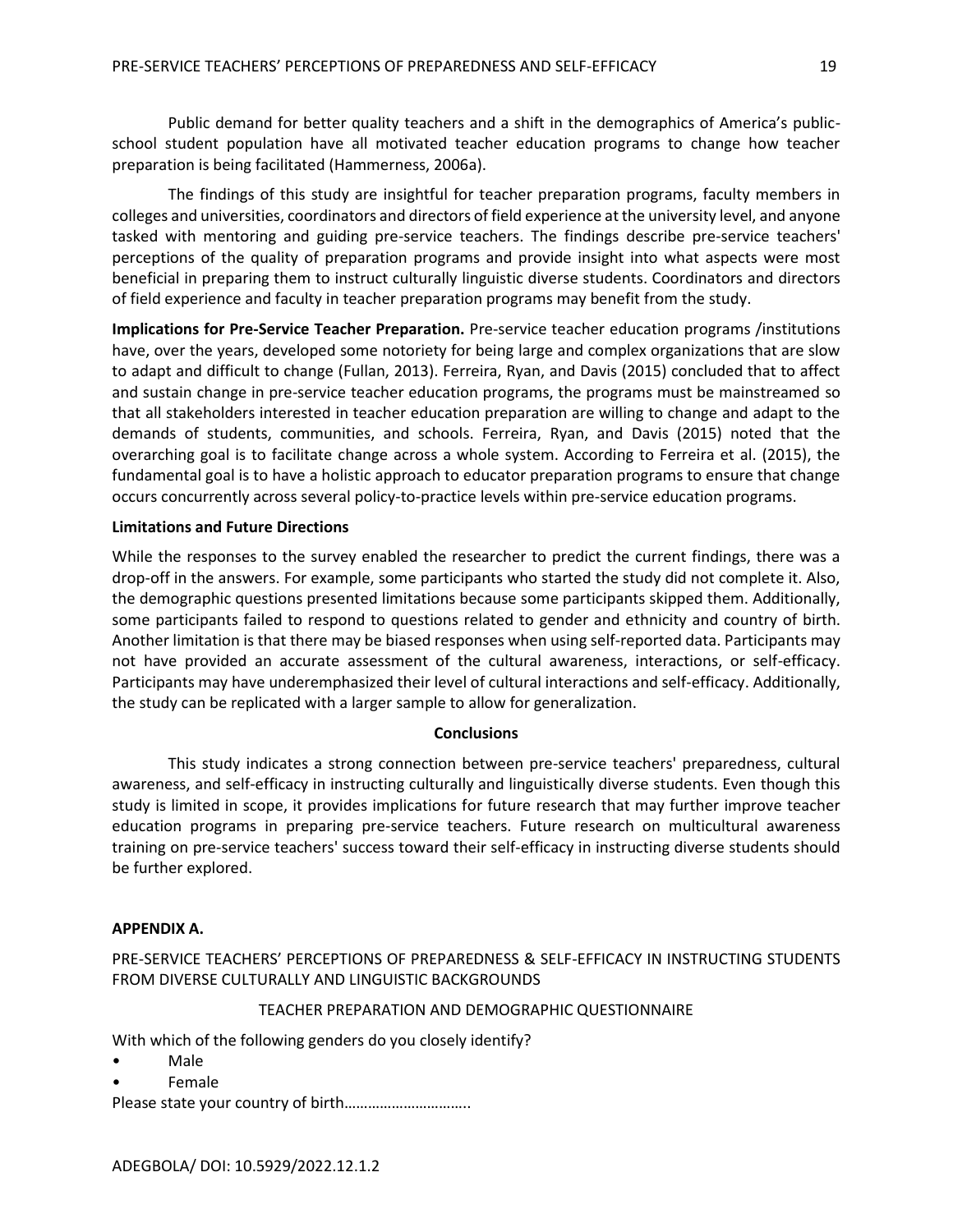Please indicate the age bracket that best identifies your age?

- 18-25
- 26-35
- 36-45
- 45 & above

What is your racial/ethnic background?

- African American
- European American
- Hispanic American
- Asian American
- Native American
- Others (Please specify)

Please list any language(s) spoken other than English Language……………………… What is your certification area?

- EC6 Generalist
- EC6 Liberal Studies
- 4-8 Generalist
- 7-12 Generalist
- EC6 Bilingual

Where is your teacher training program located? (City, State) ……………………………………………… What type of teacher training program are you involved in?

- 4-year university
- Alternative certification
- Other…………………………

Which of the following best describes the length of field experiences you have received so far?

- Less than 16 semesters
- 17-32 semesters
- 32 or more semesters

In the current semester, are you student/clinical teaching?...................................

Where do you plan to student/clinical teach?.......................................................

Does your TEP allow students to select student/clinical teaching placements?.................................

Please indicate all types of field experience you receive during your preparation program, e.g. (Observation opportunities, virtual observation, or student teaching opportunities).

………………………………………………………………………………………………………

In any of your TEP coursework or experiences, were you exposed to the concept of Culturally Responsive Teaching (using students' cultures and interests to build understanding and relevance in the curriculum)?

- Yes
- No
- Not sure

Do you feel you are prepared to use students 'cultures as vehicles for learning?

- Yes
- No
- Not sure

Do you feel your preparation program has adequately prepared you to meet the needs of culturally and linguistically diverse students?

• Yes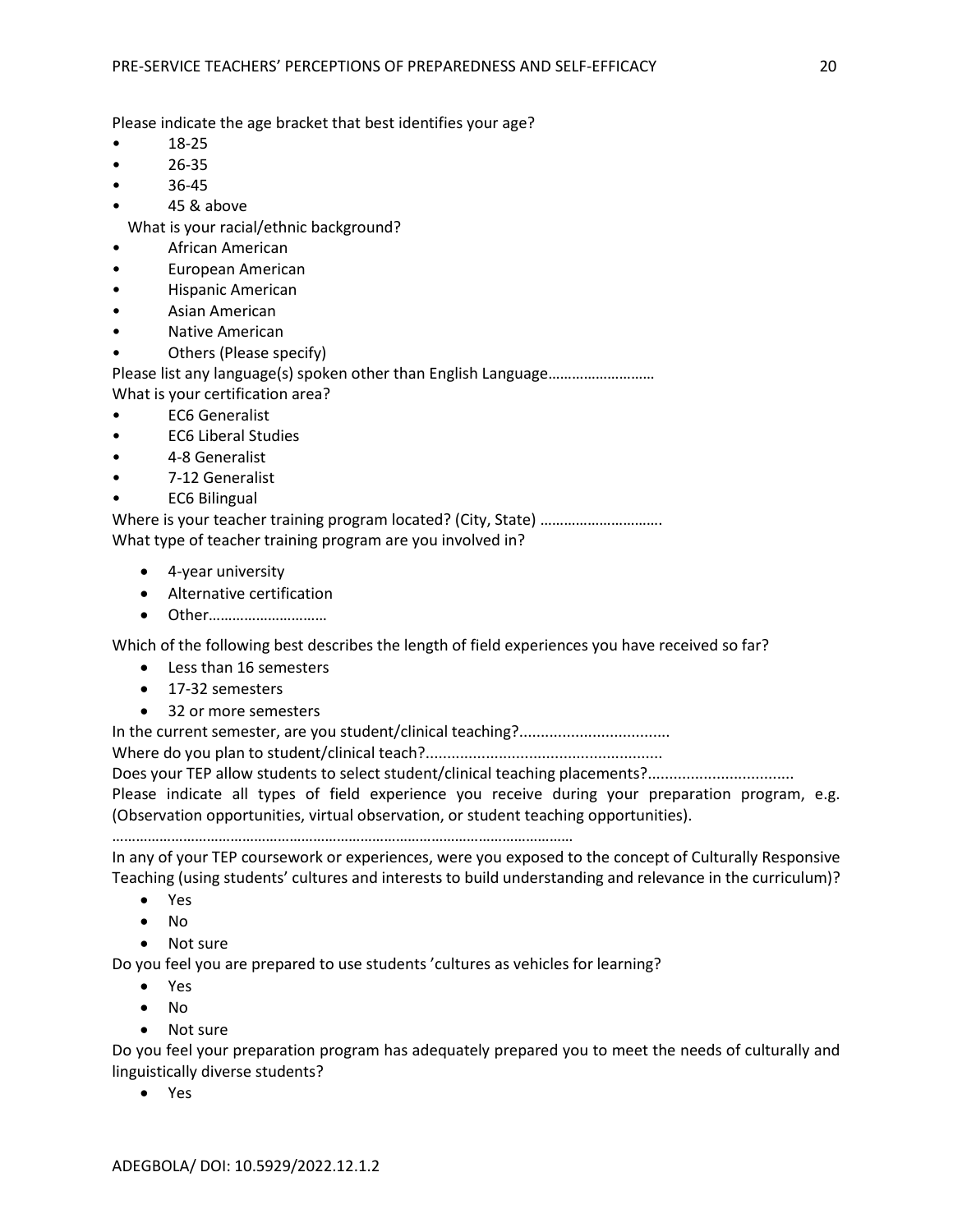- No
- Not sure

What portion of your program do you think is most beneficial in preparing you to instruct culturally linguistically diverse students? Please briefly explain

- Coursework……………………………..
- Observation field experience……………………………..
- Student/clinical teaching field experience………………………….
- Other (if other, please explain) ……………………………….

What portion of your program is least beneficial in preparing you to meet the needs of culturally linguistically diverse students?

- Coursework
- Observation field experience
- Student /clinical teaching field experience
- Other (if other, please explain)

On a scale of 1(lowest)-10(highest), rate how prepared you are to instruct culturally linguistically diverse students.

• 1 …………………………………………………………………………………………………………………………………..10

Please describe the preparation you are presently receiving in your program to instruct culturally linguistically diverse students.

……………………………………………………………………………………………………………………………………………………………… Please describe what you think is most beneficial in preparing you in TPP to instruct culturally linguistically

diverse students.

………………………………………………………………………………………………………………………………………………………………

Please describe what you think pre-service teachers need most to be prepared to instruct linguistically culturally diverse students.

……………………………………………………………………………………………………………………………………………………………..

Which of these needs were addressed by your Teacher Preparation Program (TPP)?............

…………………………………………………………………………………………………………………………………………….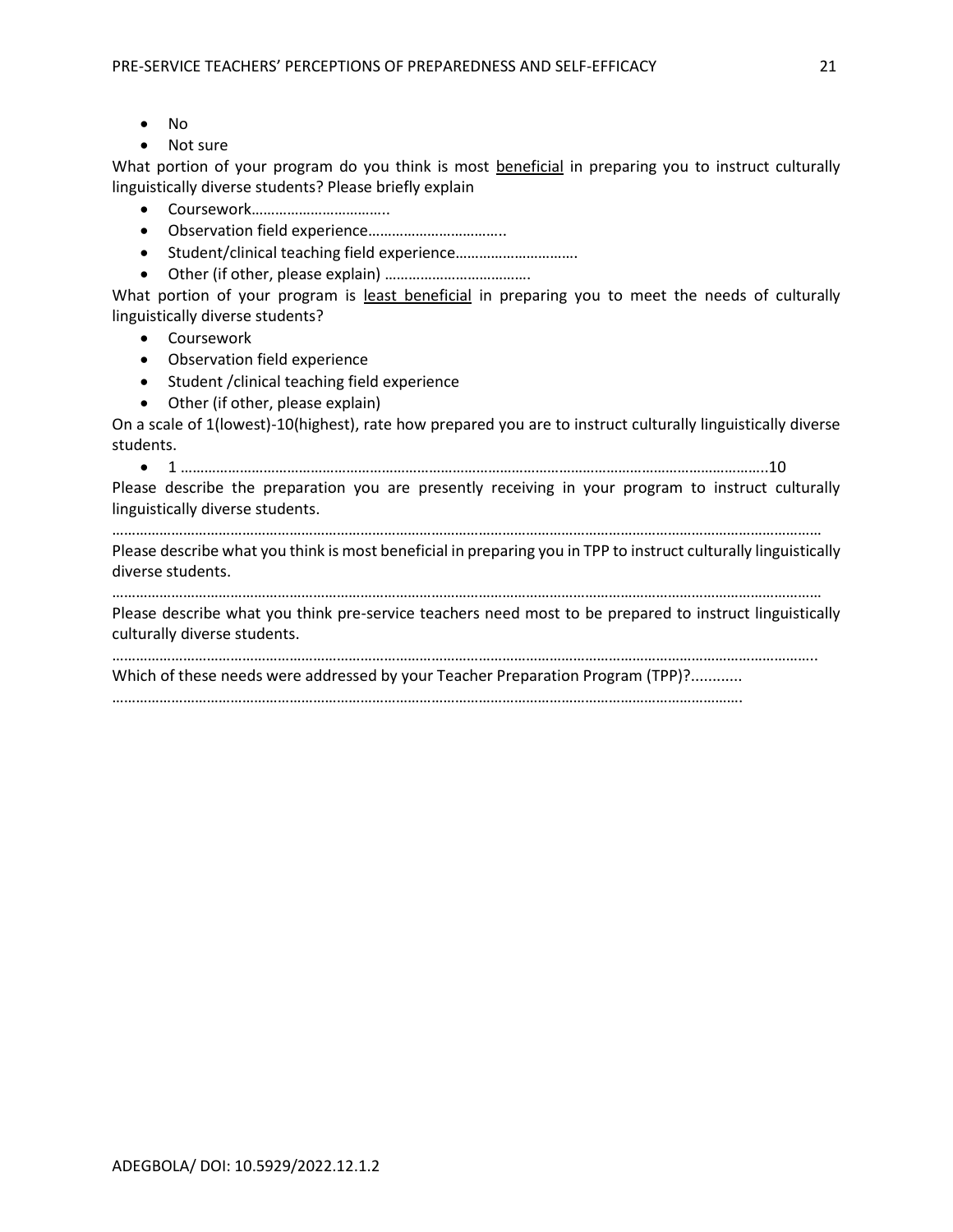#### **References**

- Banks, J.A. & Banks, C.A. (Eds). (2005). *Handbook of research on multicultural education* (2nd Ed). San Francisco, CA: Jossey-Bass.
- Brevik, L. H. (2009). *Effectiveness of teacher preparation programs as perceived by first-year teachers* (Doctoral dissertation). Retrieved from ProQuest. (304884049).
- Chu, S.Y. (2010). *The influence of perceived collective teacher efficacy and contextual variables on individual teacher efficacy of special education teachers serving students from culturally and linguistically diverse backgrounds.* (Doctoral dissertation). Retrieved from https://repositories.lib.utexas.edu/handle/ 2152/ETD-UT-2010-05-1451.
- Coston, W.S. (2010). *Examination of teacher efficacy and culturally responsive beliefs of alternative certified and traditionally certified Hispanic teachers serving Hispanic students in high priority schools* (Doctoral dissertation). Retrieved from ProQuest. (739061018).
- Darling-Hammond, L., Holtzman., Gatlin, S. J., & Heiling, J.V. (2005). *Does teacher preparation matter? Evidence about teacher certification, Teach for America, and teacher effectiveness.*
- Darling-Hammond, L. (2006). Constructing 21st-century teacher education. *Journal of Teacher Education*, 57 (3), 300-314.
- De Cohen, C.C., & Clewell, B.C. (2007). Putting English language learners on the educational map: Implemented the No Child Left Behind act. Education in focus: *Urban institute policy brief*. Retrieved from <https://www.urban.org/sites/default/files/publication/46276/311468-Putting->EnglishLanguage-Learners-on-the-Educational-Map.PDF
- Ferreira, J., Ryan, L. & Davis, J. (2015). Developing Knowledge and leadership in pre-service teacher education. *Australian Journal of Environmental Education,* 31(2), 194-207.
- Fitchett, P.G., Starker, T.V., & Salyers, B. (2012). Examining culturally responsive teaching self efficacy in a pre-service social education course. *Urban Education*, 47(3), 585- 611.doi:10.1177/0042085912436568.
- Fullan, M. (2013*). Motion leadership in action: More skinny on becoming change savvy*. Thousand Oakes, CA: Sage/Corwin Press.
- Gandara, P., & Hopkins, M. (Eds). (2010). Forbidden language*: English learners and restrictive language policies.* New York: Teachers College Press.
- Garcia, E., Arias, M.B., Murri, N.J., & Serna, C. (2010). Developing responsive teachers: A challenge for a demographic reality. *Journal of Teacher Education,*61(1-2),132-142.
- Gay, G. (2002). Preparing for culturally responsive teaching. *Journal of Teacher Education*,53(2),106- 116. doi:101177/0022487102053002003.
- Gay, G. (2013). Teaching to and through cultural diversity. *Curriculum Inquiry*, 43(1), 48- 70.doi:10.1111/ curi.12002.
- Glesne, C. (2011). *Becoming qualitative researchers: An introduction* (4<sup>th</sup> ed.) Boston, MA: Pearson Education.
- Hammerness, K. (2006a). Seeing through teachers' eyes: *Professional ideals and classroom practices.* Teachers College Press.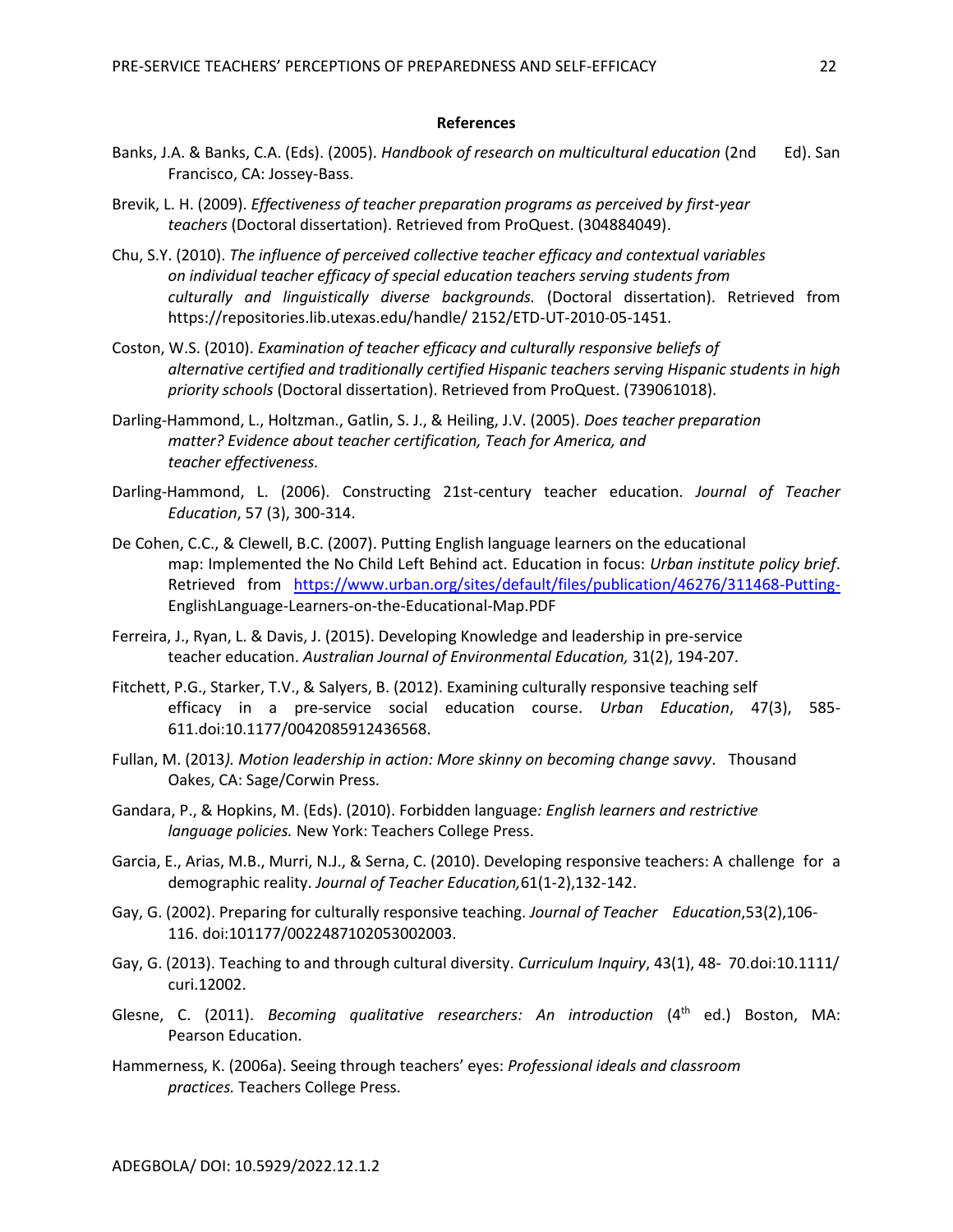- Hammerness, K. (2006b). From coherence in theory to coherence in practice. *Teachers College Record*. 108 (7), 128.
- Howard, T. C. (2012). Culturally responsive pedagogy. In J.A. Banks (Ed.), *Encyclopedia of diversity in education* (pp.67-90). Thousand Oaks, CA: Sage.
- Ingersoll, R., Merrill, L., & May, H. (2014). What are the effects of teacher education on beginning teacher attrition? (*CPRE Research Report No.82*). Philadelphia, PA: Consortium for Policy Research in Education.doi:10.12698/cpre. 2014.rr82.
- Keengwe, J. (2010). Fostering cross-cultural competence in pre-service teachers through multicultural education experiences. *Early Childhood Education Journal*, 38, 197-204.
- Krasnoff, B. (2016, March). Culturally responsive teaching: *A guide to evidence-based practices for teaching all students equitably*. Region X Equity Assistance Center at Education Northwest. Retrieved from HTTP:// educationnorthwest.org/sites/default/files/resources/ culturally-responsive-teaching.pdf.
- Ladson-Billings, G. (2000) Fighting for Our Lives: *Preparing Teachers to Teach African* American *Students*. https://doi.org/10.1177/0022487100051003008
- Lestrapes, W., & Negishi, M. (2012). Foundational field experiences: *A window into pre-service teachers' cultural consciousness and self-efficacy for teaching diverse learners*. Southern Regional Association of Teacher Educators, 21(1), 37-43.
- Mcknown, C. & Weinstein. (2009). Teacher expectations, classroom context, and the achievement gap. *Journal of school psychology*, 46(3), 235-261.
- Nieto, S. (2000). *Affirming diversity: The socio-political context of multicultural education* (3rd ed.). New York, NY: Longman.
- Siwatu, K.O. (2006). Pre-service teachers' culturally responsive teaching self-efficacy and outcomes expectancy beliefs. *Teacher and Teacher Education*, 23(2007), 1086-1110.
- Siwatu, K.O.; Polydore, C.L.; & Starker, T.V. (2009) Prospective Elementary School Teachers' Culturally Responsive Teaching Self‐Efficacy Beliefs. *Multicultural Learning and Teaching*: Vol. 4: 1, Article 2.
- Sleeter, C.E. (2001). Preparing teachers for culturally diverse schools: Research and the overwhelming presence of whiteness. *Journal of Teacher Education*, 52(2), 94-106.
- Smith, E.B. (2009). Approaches to multicultural education in pre-service teacher education: A philosophical framework and model for teaching. *Multicultural Education,* 16(3),45-50.
- Smith, D.& Smith, B. (2009). Urban Educators' Voices: Understanding Culture in the Classroom. *Urban Review*, 41(4), 334-351.
- Villegas, A.M. & Lucas, T. (2002). *Educating culturally responsive teachers: A coherent approach*. New York: State University of New York.
- Wrigley, T. (2000). *The power to learn: Stories of success in the education of Asian and other bilingual pupils. London*: Trentham Books.